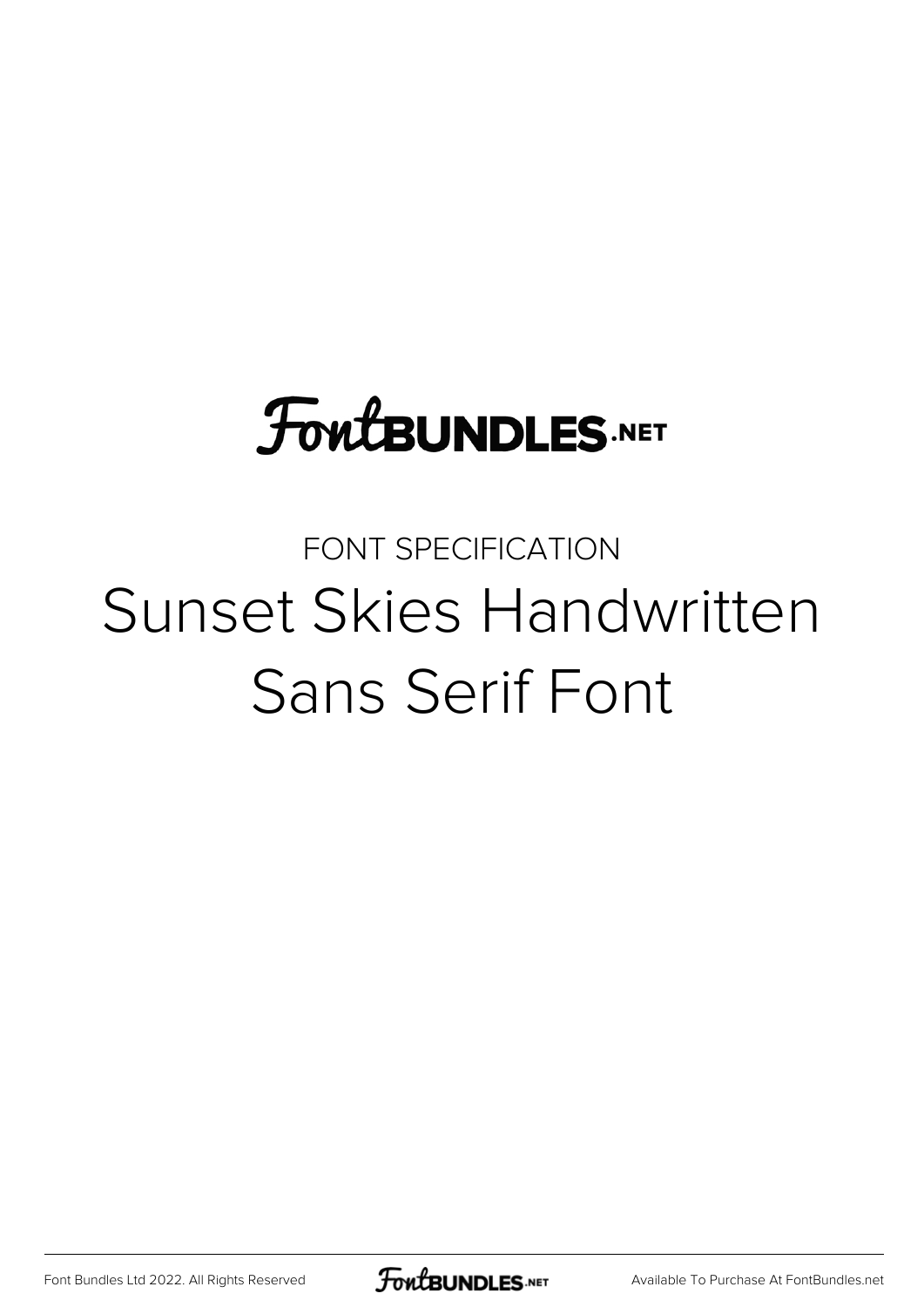#### Sunset Skies - Regular

**Uppercase Characters** 

$$
A \quad B \quad C \quad D \quad E \quad F \quad G \quad H \quad I \quad J \quad K \quad L \quad H \quad N \quad O \quad P \quad Q
$$
\n
$$
R \quad S \quad T \quad U \quad V \quad W \quad X \quad Y \quad Z
$$

Lowercase Characters

**Numbers** 

0 1 2 3 4 5 6 7 8 9

Punctuation and Symbols

|  |  |  | $\rightarrow$ it $\alpha$ if $\alpha$ if $\alpha$ |  |
|--|--|--|---------------------------------------------------|--|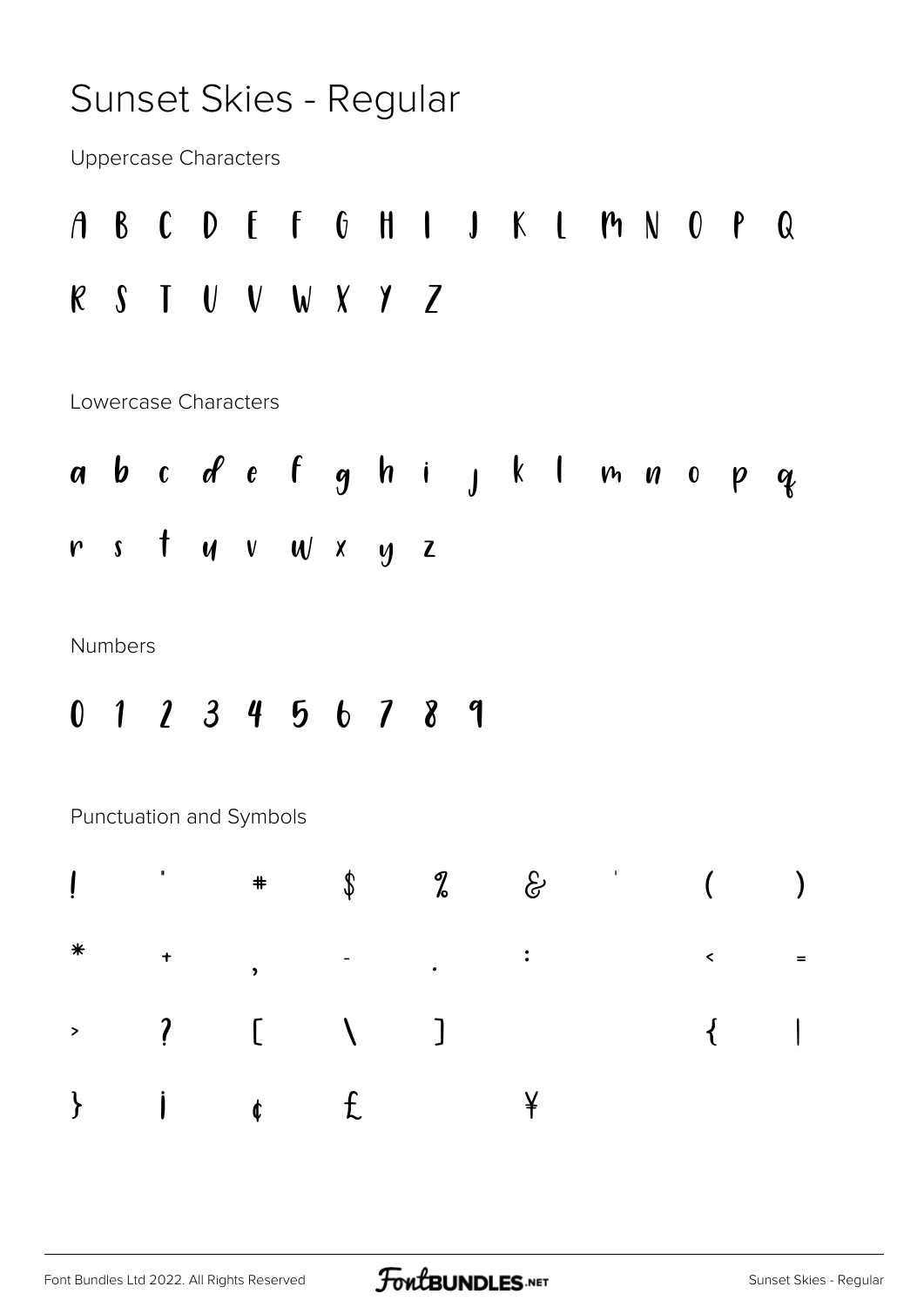|  | $\circ$ a $\alpha$ - $\circ$ |                                                | $\bullet$ | $\pm$         |
|--|------------------------------|------------------------------------------------|-----------|---------------|
|  |                              | $2 \quad 3 \quad 4 \quad \mu \quad \P \quad .$ |           | $1 \t 0$      |
|  |                              | $\frac{1}{4}$ $\frac{1}{2}$                    |           | $\frac{3}{4}$ |

All Other Glyphs

|                         | $\dot{A}$ $\dot{A}$ $\ddot{A}$ $\ddot{A}$ $\dot{A}$ $\ddot{A}$ $\bf{f}$ $\bf{c}$ $\dot{C}$                                                                                                 |  |  |  |
|-------------------------|--------------------------------------------------------------------------------------------------------------------------------------------------------------------------------------------|--|--|--|
|                         | $\begin{array}{ccccccccccccccccc} \hat{E} & \hat{E} & \hat{E} & \hat{I} & \hat{I} & \hat{I} & \hat{I} & \hat{I} & \hat{N} \end{array}$                                                     |  |  |  |
|                         | $\begin{array}{ccccccccccccccccc} \dot{0} && 0 && \dot{0} && \dot{0} && \dot{0} && \mathbf{v} && \dot{0} & \dot{0} \end{array}$                                                            |  |  |  |
|                         | $\begin{matrix} \hat{\mathsf{U}} & \hat{\mathsf{U}} & \hat{\mathsf{Y}} & \mathsf{P} & \mathsf{B} & \hat{\mathsf{a}} & \hat{\mathsf{a}} & \hat{\mathsf{a}} & \hat{\mathsf{a}} \end{matrix}$ |  |  |  |
| $\ddot{\boldsymbol{q}}$ | $\mathring{a}$ are $\mathring{c}$ $\mathring{e}$ $\mathring{e}$ $\mathring{e}$ $\mathring{e}$ $\mathring{e}$ $\mathring{e}$                                                                |  |  |  |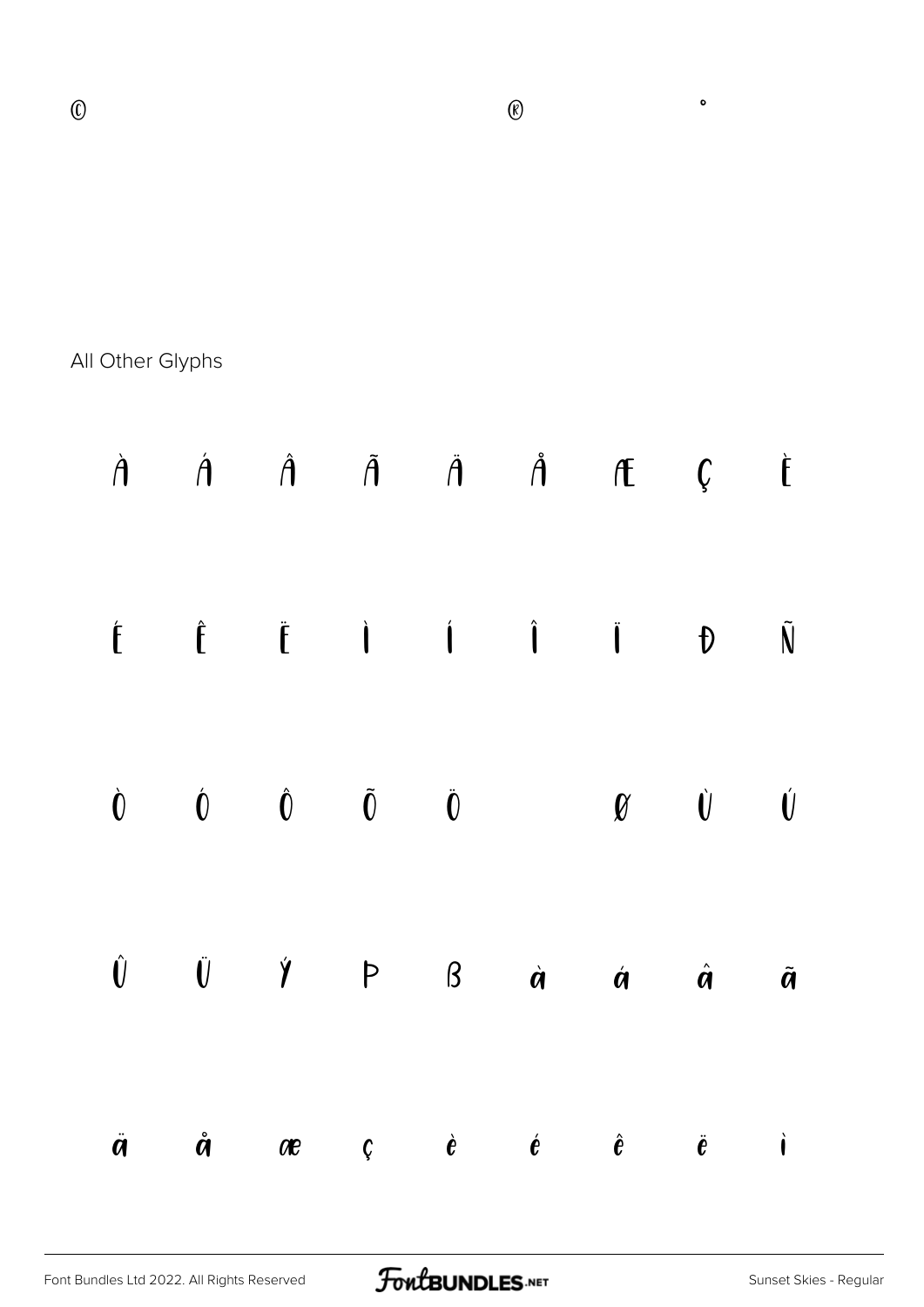|  |  |  | $\hat{\mathbf{i}}$ $\hat{\mathbf{i}}$ $\hat{\mathbf{i}}$ $\hat{\mathbf{0}}$ $\hat{\mathbf{0}}$ $\hat{\mathbf{0}}$ $\hat{\mathbf{0}}$ $\hat{\mathbf{0}}$ $\hat{\mathbf{0}}$ $\hat{\mathbf{0}}$ |  |
|--|--|--|-----------------------------------------------------------------------------------------------------------------------------------------------------------------------------------------------|--|
|  |  |  |                                                                                                                                                                                               |  |
|  |  |  |                                                                                                                                                                                               |  |
|  |  |  | $\ddot{\mathbf{0}}$ $\frac{1}{n}$ $\mathbf{\alpha}$ $\dot{\mathbf{u}}$ $\dot{\mathbf{u}}$ $\dot{\mathbf{u}}$ $\dot{\mathbf{u}}$ $\dot{\mathbf{u}}$ $\dot{\mathbf{y}}$ $\mathbf{p}$            |  |
|  |  |  |                                                                                                                                                                                               |  |
|  |  |  |                                                                                                                                                                                               |  |

ÿ

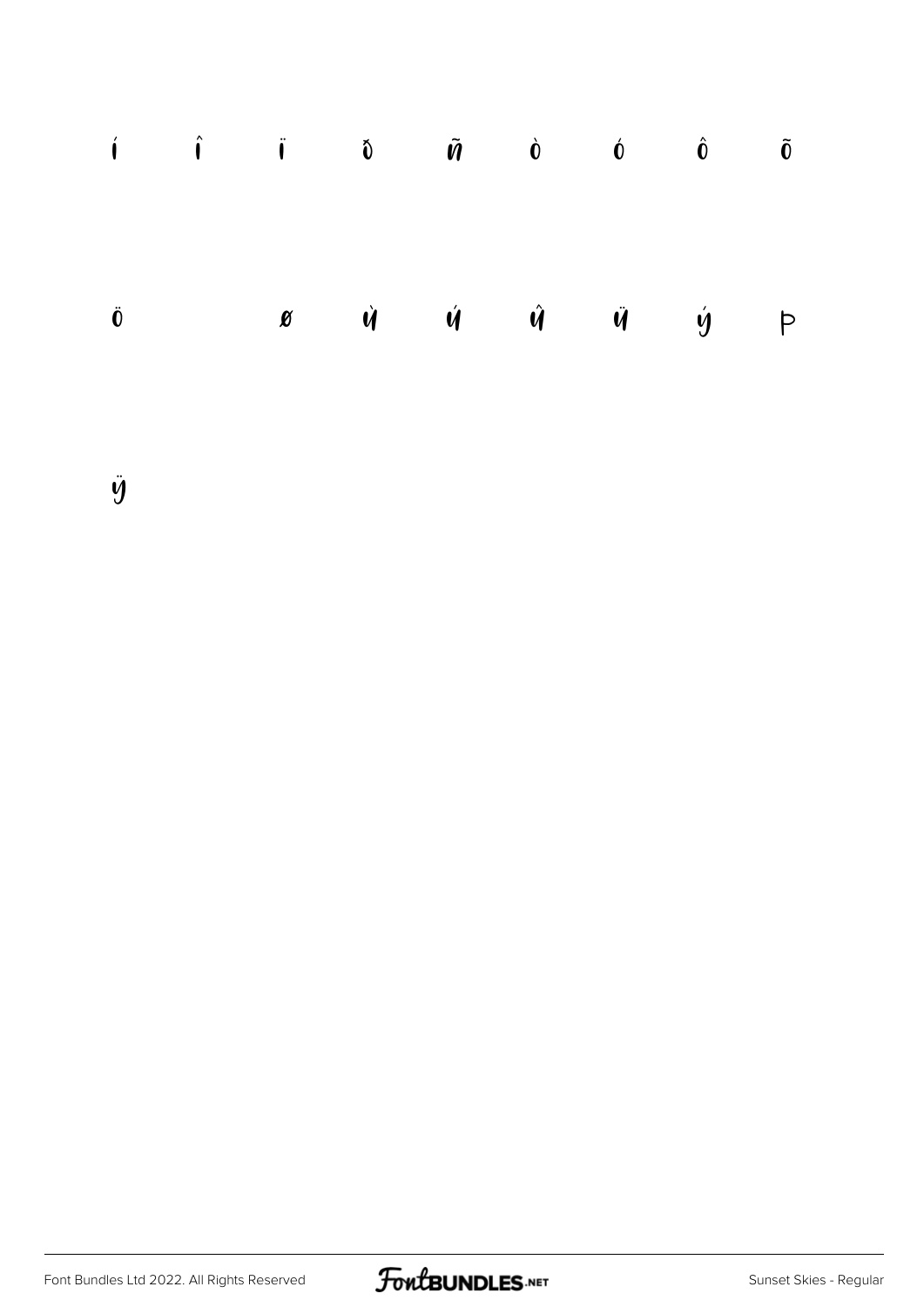### Sunset Skies - Regular

**Uppercase Characters** 

#### ABCDFFGHIJKLMNOPQRSTUVWXYZ

Lowercase Characters

abcdefghijklmnopqrstuvwxyz

Numbers

#### 0123456789

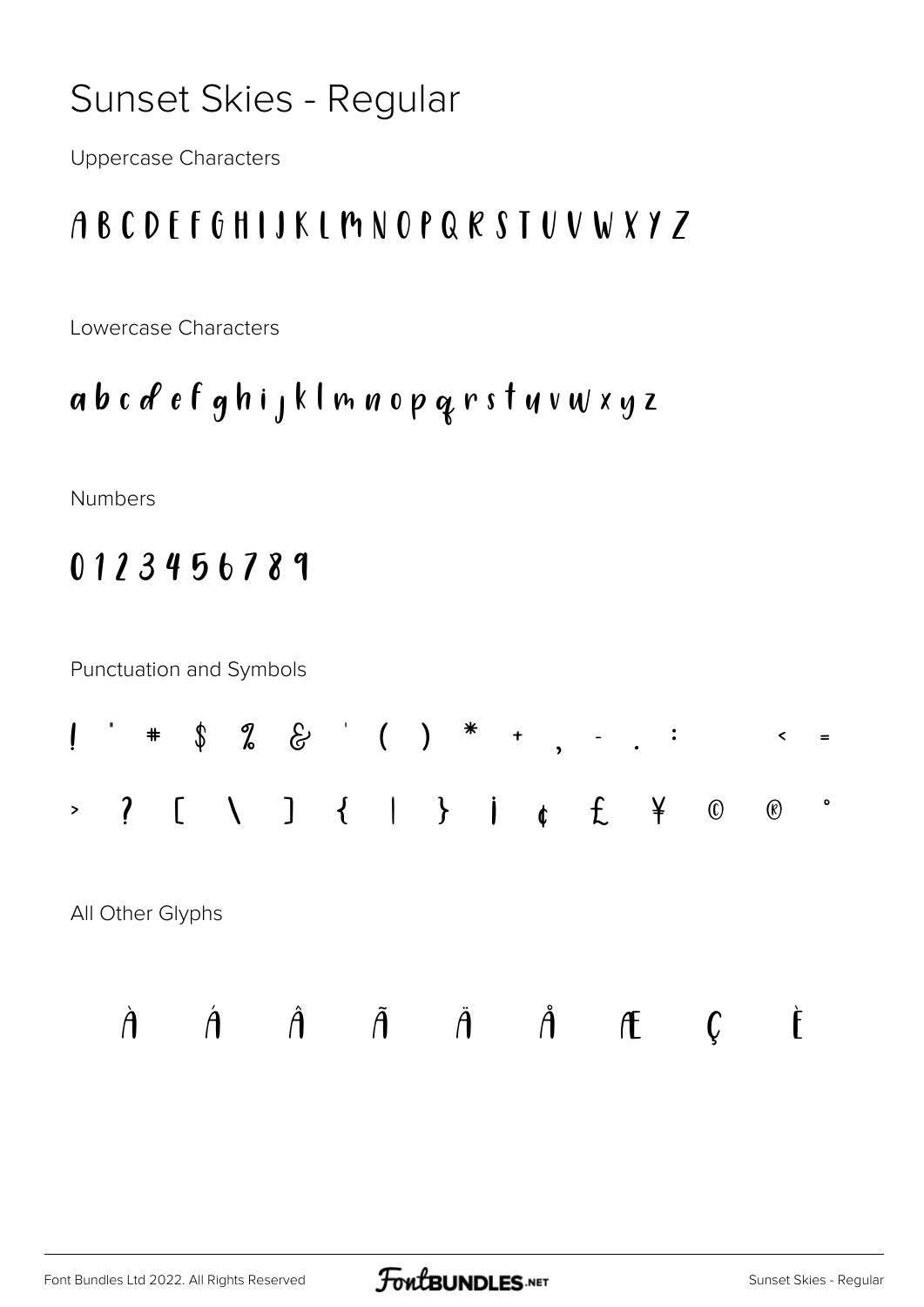| $\begin{array}{ccccccccccccccccc} \hat{E} & \hat{E} & \hat{E} & \hat{I} & \hat{I} & \hat{I} & \hat{I} & \hat{I} & \hat{I} & \hat{N} \end{array}$                                                                                                                                                                                                                                                                                                                                                                    |  |  |  |  |
|---------------------------------------------------------------------------------------------------------------------------------------------------------------------------------------------------------------------------------------------------------------------------------------------------------------------------------------------------------------------------------------------------------------------------------------------------------------------------------------------------------------------|--|--|--|--|
| $\begin{array}{ccccccccccccccccc} \hat{\mathbf{O}} && \hat{\mathbf{O}} && \hat{\mathbf{O}} && \hat{\mathbf{O}} && \hat{\mathbf{O}} && \hat{\mathbf{O}} && \hat{\mathbf{O}} && \hat{\mathbf{O}} && \hat{\mathbf{O}} && \hat{\mathbf{O}} && \hat{\mathbf{O}} && \hat{\mathbf{O}} && \hat{\mathbf{O}} && \hat{\mathbf{O}} && \hat{\mathbf{O}} && \hat{\mathbf{O}} && \hat{\mathbf{O}} && \hat{\mathbf{O}} && \hat{\mathbf{O}} && \hat{\mathbf{O}} && \hat{\mathbf{O}} && \hat{\mathbf{O}} && \hat{\mathbf{O}} && \hat$ |  |  |  |  |
| $\begin{array}{ccccccccccccccccccccc} \vline V & & \vline \gamma & & & \mathsf{P} & & \mathsf{B} & & \dot{\alpha} & & \dot{\alpha} & & \dot{\alpha} & & \dot{\alpha} & & \dot{\alpha} \end{array}$                                                                                                                                                                                                                                                                                                                  |  |  |  |  |
| $\dot{a}$ are $c$ $\dot{e}$ $\dot{e}$ $\dot{e}$ $\ddot{e}$ $\ddot{e}$ $\dot{e}$ $\dot{e}$                                                                                                                                                                                                                                                                                                                                                                                                                           |  |  |  |  |
| $\hat{\mathbf{i}}$ i $\hat{\mathbf{0}}$ $\tilde{\mathbf{w}}$ $\hat{\mathbf{0}}$ $\hat{\mathbf{0}}$ $\hat{\mathbf{0}}$ $\tilde{\mathbf{0}}$ $\tilde{\mathbf{0}}$ $\tilde{\mathbf{0}}$                                                                                                                                                                                                                                                                                                                                |  |  |  |  |
| $\mathscr{B}$ $\dot{\mathscr{C}}$ $\dot{\mathscr{C}}$ $\dot{\mathscr{C}}$ $\dot{\mathscr{C}}$ $\dot{\mathscr{C}}$ $\dot{\mathscr{C}}$ $\dot{\mathscr{C}}$ $\dot{\mathscr{C}}$ $\dot{\mathscr{C}}$ $\dot{\mathscr{C}}$ $\dot{\mathscr{C}}$ $\dot{\mathscr{C}}$ $\dot{\mathscr{C}}$ $\dot{\mathscr{C}}$ $\dot{\mathscr{C}}$ $\dot{\mathscr{C}}$ $\dot{\mathscr{C}}$ $\dot{\mathscr{C}}$ $\dot{\mathscr{C}}$ $\dot$                                                                                                    |  |  |  |  |
| Of a $\hat{\mathsf{w}}$ $\hat{\mathsf{w}}$ $\hat{\mathsf{w}}$ $\hat{\mathsf{y}}$ $\hat{\mathsf{y}}$ $\hat{\mathsf{y}}$                                                                                                                                                                                                                                                                                                                                                                                              |  |  |  |  |